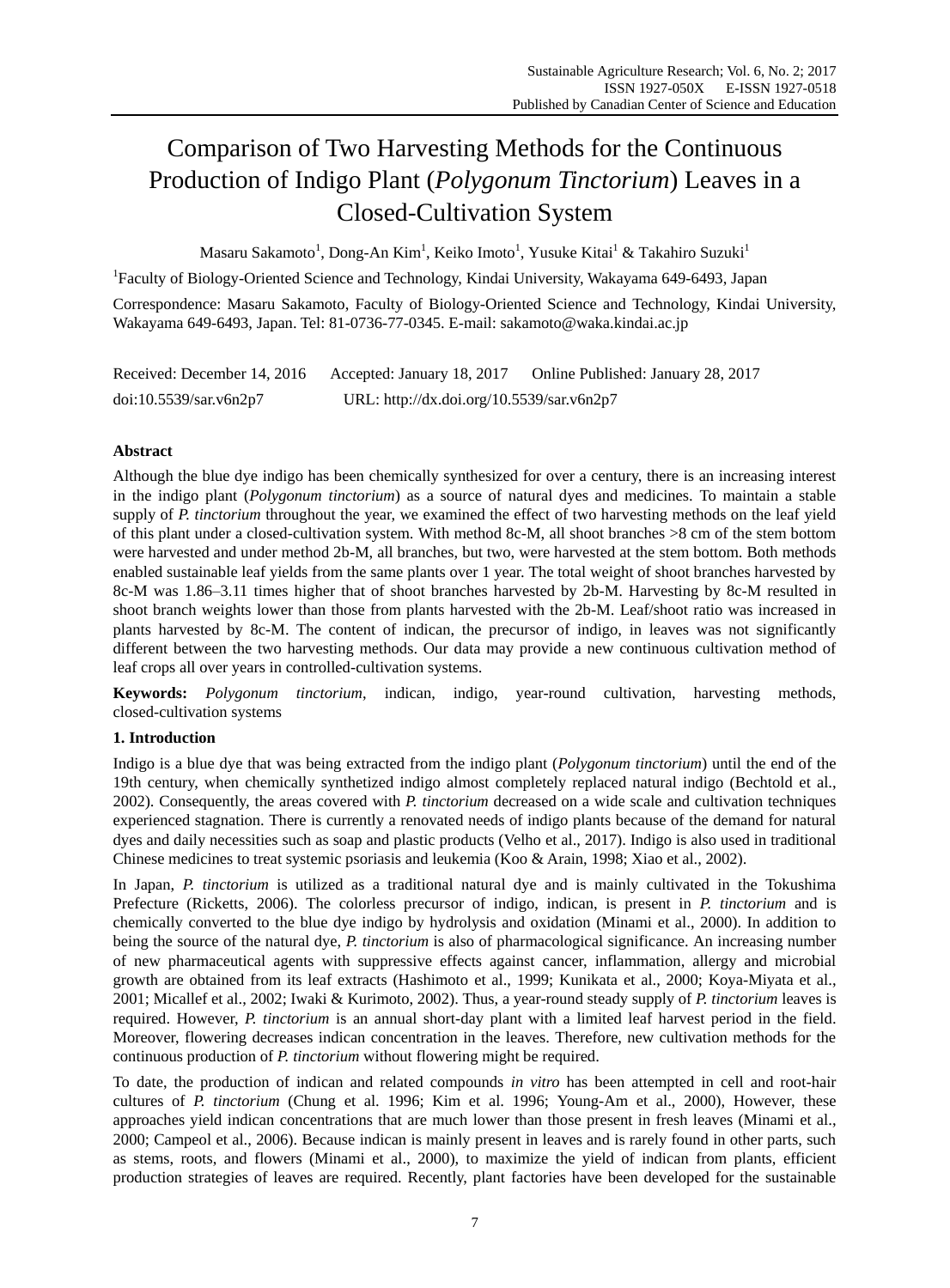production of many leafy vegetables throughout the year. To our knowledge, there is no experimental attempt to grow *P. tinctorium* in a closed-cultivation system. Therefore, we designed and tested two harvesting methods for the continuous leaf production of this annual plants in a closed-cultivation system.

### **2. Method**

## *2.1 Plant Material and Growth Condition in a Closed-Cultivation System*

Indigo plant seeds (*Polygonum tinctorium* cv. "Kosenbon" and "Kojoko") were pregerminated for 3 days at 20°C in the dark. Germinated seeds were sown in sponge cubes of  $2 \times 2 \times 2$ -cm in size and grown under 200 µmol m<sup>-2</sup> s<sup>-1</sup> photosynthetic photon flux (PPF) for 16 h using fluorescent lamps (FL40SBR-A; NEC Co., Japan). The nutrient solution was based on a half-strength culture solution of the Otsuka House A-recipe (Otsuka Chemical Co. Ltd., Japan), as described previously (Sakamoto & Suzuki, 2015). At 13 days after sowing (DAS), seedlings were transferred to a DFT hydroponic container  $(34.5 \times 26.5 \times 8.2$ -cm high) with continuous aeration under 250  $\mu$ mol m<sup>-2</sup> s<sup>-1</sup> PPF. A total of 12 seedlings were planted per container. The distance from the light source to the plant"s bottom was 36 cm. To avoid the diffusion of light out of the cultivation area, light-reflecting plates (MCPET; Furukawa Electric Co., Japan) were placed along all its margins. Nutrient solution was exchanged at every week. Shoot weight was obtained for all harvested shoot branches from a single plant. Leaf weight was obtained by adding the individual weights of all detached leaves from the harvested branches of a single plant. All plant weights were measured as fresh weight. In experiment 1, characteristics of shoot branches were examined. In experiment 2, characteristics of shoot branches, leaves, and leaf indican content were examined. Three plants were subjected to each experimental plot in experiment 1, and 12 plants in experiment 2.

## *2.2 Harvesting Methods*

Harvesting of shoot branches were initiated from 42 DAS in experiment 1, and from 29 DAS in experiment 2. To achieve continuous leaf production in this closed-cultivation system, two cutting methods of shoot branches were examined (Figure 1). The first method, named "8c-M" consisted of the harvesting of shoot branches at >8 cm from the bottom level of the stem. To avoid removing young branches, we only harvested branches containing at least three fully expanded leaves. The second method, "2b-M", consisted of the harvesting of all branches at the bottom of the stem except for two young ones. Harvesting intervals were inconsistent in experiment 1 (7–36 days) and consistent in experiment 2 (7 days).

#### *2.3 Measurement of Indican*

The indican content was spectrophotometrically measured following modifications of the method reported elsewhere (Angelini et al., 2004; Gilbert et al., 2004). In brief, leaf disks (100 mg) from fully expanded secondary leaves were placed in 500 μL of distilled water at 100°C for 10 min. The sample was then cooled at room temperature. After the removal of leaf disks, 500  $\mu$ L of 1% HCl (containing 10 mM FeCl<sub>3</sub>) were added to the solution and mixed thoroughly. After 30 min, the blue indigo converted from the indican was spectrophotometrically measured at 600 nm. A standard curve was prepared using an indican dilution series prepared by same steps.



Figure 1. Schematic diagram of two harvesting methods for continuous harvesting of *P. tinctorium*. 8c-M; All shoot branches >8 cm of the stem bottom are harvested except for branches containing less than 3 fully expanded leaves. 2b-M; All shoot branches are harvested at the bottom of stem except for two branches. Arrows show the two shoot branches remained to be harvested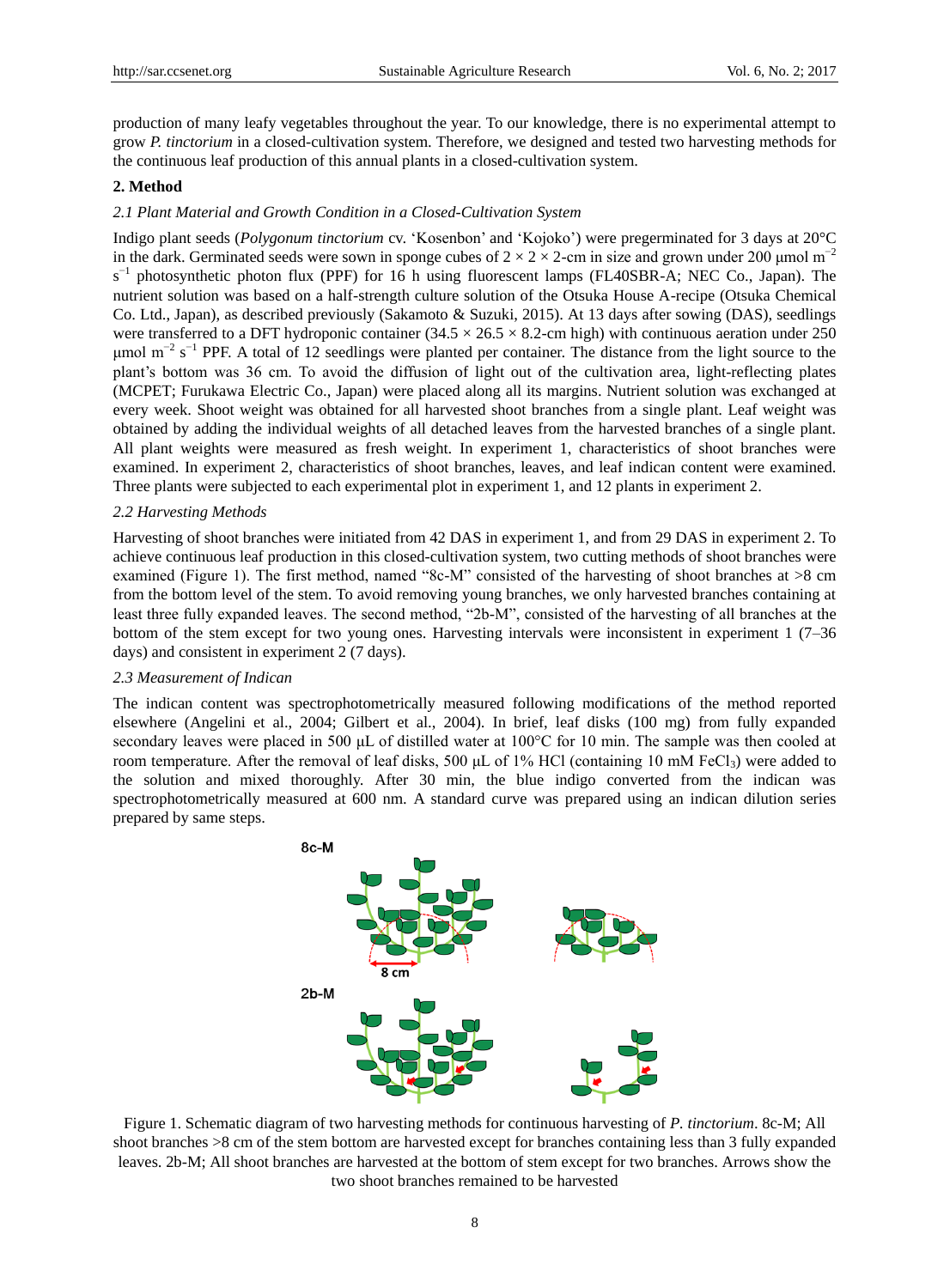#### **3. Results and Discussion**

To achieve the maximum yield of indigo plant leaves by continuously harvesting the same plants, we designed two harvesting methods as described in Materials and Methods (Figure 1). Because *P. tinctorium* is a short-day plant which develops flower buds under prolonged dark periods, we generated a constant long-day environment in our closed-cultivation system to sustain constitutive leaf development without inducing flowering. In our cultivation system, flowering was not induced before 409 DAS (Figure 2). After harvesting branches, new ones emerged from the leaf proximal region, and sometimes from the stem-branching region.



Figure 2. Morphological characteristics of *P. tinctorium* cultivar "Kosenbon" harvested by two methods after 409 days after sowing in closed-cultivation system. A, plant harvested by 8c-M. B, plant harvested by 2b-M



Figure 3. Effect of harvesting methods in *P. tinctorium* cultivars, 'Kosenbon' and 'Kojoko' on shoot yield (A), cumulative shoot yield (B), shoot branch number (C), and single shoot branch weight (D). Closed triangles, "Kosenbon" harvested by 8c-M; open triangles, "Kojoko" harvested by 8c-M; closed circles, "Kosenbon" harvested by 2b-M; open circles, 'Kojoko' harvested by 2b-M. Data are shown by the mean  $\pm$  SE ( $n = 3$ )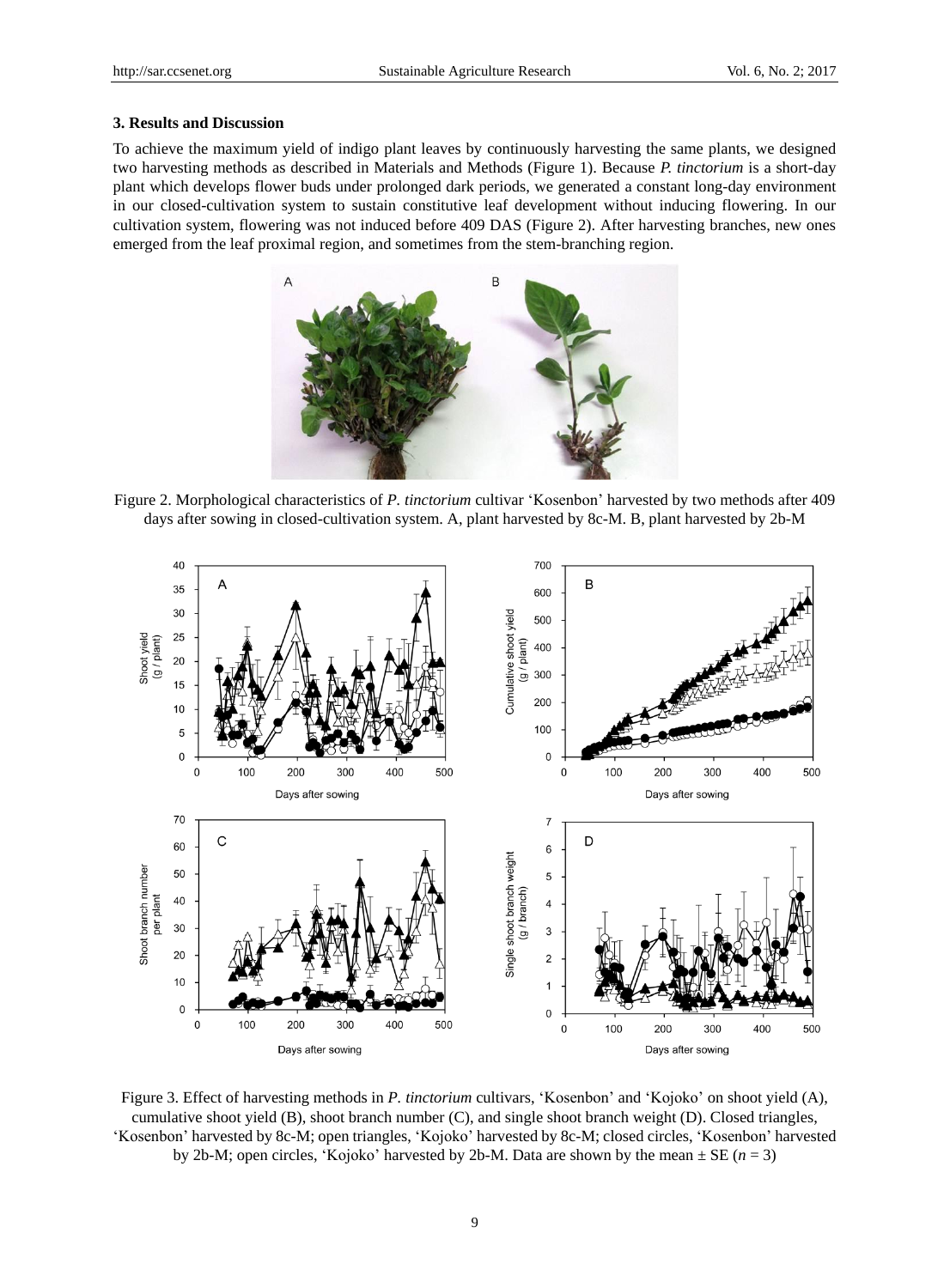In experiment 1, both harvesting methods enabled sustainable yield of shoot branches for a total of 489 DAS (Figure 3). Harvested shoot weight was higher with the 8c-M than with the 2b-M (Figures 3A, 3B). The total shoot weight per "Kosenbon" plants harvested with 8c-M during 489 DAS was 572.90 g, that is highest within in this experiment. The total weight ratio of 8c-M/2b-M was 3.11 and 1.86 in "Kosenbon" and "Kojoko" respectively. Similarly, harvested branch number was higher in 8c-M than in 2b-M (Figure 3C). Conversely, the weight of a single shoot branch was lower in plants harvested by 8c-M (Figure 3D). Plant morphologies at 409 DAS were different between plants harvested with the two methods (Figure 2). In plants harvested following 8c-M, the sizes of shoot branches and leaves were uniform compared with those from plants harvested by 2b-M. After harvesting by 8c-M, many branches that could produce new shoot branches remained. In plants harvested by 2b-M, the sizes of the shoot branches and leaves in each branch were variable and were in general larger than those from plants harvested following 8c-M (Figure 3D). Given that the application of 2b-M decreased total stem biomass compared to 8c-M (Figure 2), newly emerging and growing shoot meristems might have been suppressed in plants harvested by 2b-M. To validate these results, we conducted experiment 2 with additional measurements using "Kosenbon".



Figure 4. Effect of harvesting methods in *P. tinctorium* cultivar, "Kosenbon" on shoot yield (A), leaf yield (B), leaf/shoot ratio (C), shoot branch number (D), and single shoot branch weight (E). Closed triangles, "Kosenbon" harvested by 8c-M; closed circles, 'Kosenbon' harvested by 2b-M. Data are shown by the mean  $\pm$  SE ( $n = 12$ )



Figure 5. Effect of harvesting methods on the content of indican in leaves of *P. tinctorium* cultivar, "Kosenbon". Data are shown by the mean  $\pm$  SE ( $n = 4$ )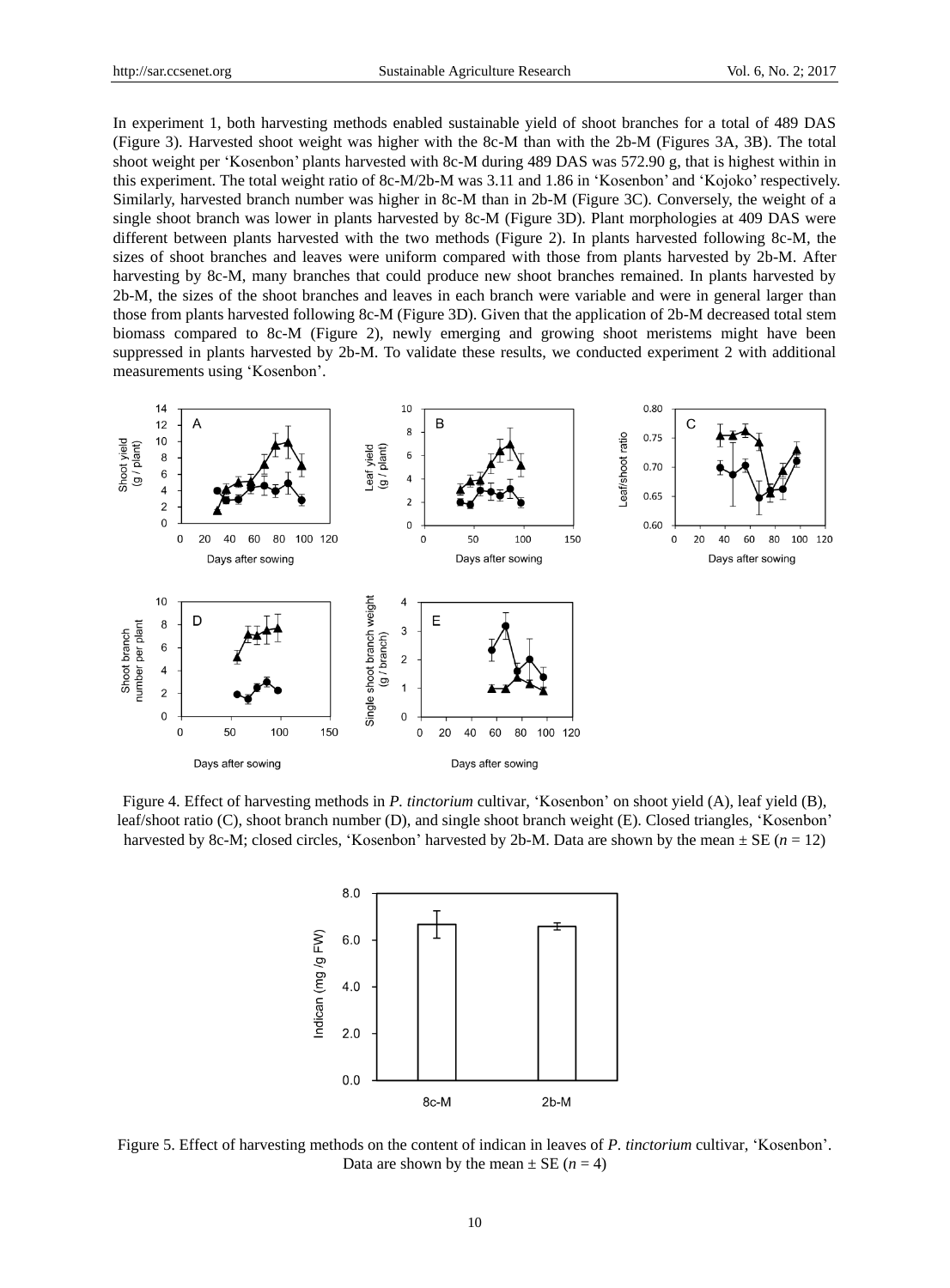In experiment 2, the two harvesting methods showed similarities with experiment 1 in shoot weight, shoot branch number, and single shoot branch weight (Figures 4A, 4D, 4E). Leaf weight and shoot yield were increased in plants harvested with 8c-M (Figures 4A, 4B). The leaf/shoot ratio was higher in plants harvested by 8c-M than in plants harvested by 2b-M (Figure 4C).

Because *P. tinctorium* mainly contains indican in leaves and is rarely found in other structures (Minami et al., 2000), a higher ratio of leaf development may result in a higher indican production. To determine whether the applied harvesting methods influenced the production of indican, we measured indican contents of secondary fully expanded leaves from harvested shoot branches. As shown in Figure 5, no significant difference was observed between the two harvesting methods, suggesting that the harvesting method may not have an effect on the metabolic processes leading to indican synthesis. In previous studies, field grown *P. tinctorium* possessed 9.53 mg (32.3 pmol) per g fresh weight of indican in leaves (Minami et al., 2000). In this study, leaf indican contents were 6.68 and 6.60 mg per g fresh weight in 8c-M and 2b-M, respectively (Figure 5). Thus, there was not much difference in leaf indican levels between field and our hydroponically grown leaves, indicating that hydroponics can be alternative cultivation method to gain indican from *P. tinctorium* leaves.

Leaf position is important for the production of specific secondary metabolites in many leaf crops (McConkey et al., 2000; Minami et al., 2000; Koshiishi et al., 2001; Mohanpuria et al., 2009; Fischer et al., 2011). In tea, young leaves have activated caffeine synthetic pathways thereby containing substantially more caffeine than old leaves (Koshiishi et al., 2001; Mohanpuria et al., 2009). Likewise, along the main stem of sweet basil plants, younger leaves have more oil content than older leaves do (Fischer et al., 2011). Accordingly, younger immature leaves contain larger amounts of indican than older ones in *P. tinctorium* (Minami et al., 2000). To obtain indican from leaves in a high concentration, a larger proportion of young immature leaves is needed at harvest. Because the 8c-M yield a higher number of shoot branches than the 2b-M, the development of each branch might be suppressed. The application of the harvest method 8c-M constitutes a reasonable approach to promote larger young immature leaf ratios therefore maximizing the yield of indican throughout the year in our *P. tinctorium* closed-cultivation system. By applying this method in closed-cultivation systems of other leaf crops that contain valuable components in young leaves, a sustainable production of such components may be also attained.

#### **References**

- Angelini, L. G., Tozzi, S., & Nassi o Di Nasso, N. (2004). Environmental factors affecting productivity, indican content, and indigo yield in *Polygonum tinctorium* Ait., a subtropical crop grown under temperate conditions. *Journal of Agricultural and Food Chemistry, 52*, 7541-7547. https://doi.org/10.1021/jf040312b
- Bechtold, T., Turcanu, A., Geissler, S., & Ganglberger, E. (2002). Process balance and product quality in the production of natural indigo from *Polygonum tinctorium* Ait. applying low-technology methods. *Bioresource Technology, 81*, 171-177. https://doi.org/10.1016/S0960-8524(01)00146-8
- Campeol, E., Angelini, L. G., Tozzi, S., & Bertolacci, M. (2006). Seasonal variation of indigo precursors in *Isatis tinctoria* L. and *Polygonum tinctorium* Ait. as affected by water deficit. *Environmental Experimental Botany, 58*, 223-233. https://doi.org/10.1016/j.envexpbot.2005.09.006
- Chung, I., Kim, T., Bae, G., Lee, H., & Chae, Y. (1996). Stimulation of indirubin production by KNO-3 depletion in indole-supplemented suspension culture of *Polygonum tinctorium*. *Biotechnology Lett*e*rs, 18*, 947-950. https://doi.org/10.1007/BF00154627
- Fischer, R., Nitzan, N., Chaimovitsh, D., Rubin, B., & Dudai, N. (2011). Variation in essential oil composition within individual leaves of sweet basil (*Ocimum basilicum* L.) is more affected by leaf position than by leaf age. *Journal of Agricultural and Food Chemistry, 59*, 4913-4922. https://doi.org/10.1021/jf200017h
- Gilbert, K. G., Maule, H. G., Rudolph, B., Lewis, M., Vandenburg, H., Sales, E., Tozzi, S., & Cooke, D. T. (2004). Quantitative analysis of indigo and indigo precursors in leaves of *Isatis* spp. and *Polygonum tinctorium*. *Biotechnology Progress, 20*, 1289-1292. https://doi.org/10.1021/bp0300624
- Hashimoto, T., Aga, H., Chaen, H., Fukuda, S., & Kurimoto, M. (1999). Isolation and identification of anti-helicobacter pyrori compounds from *Polygonum tinctorium* Lour. *Nature Medicine, 53*, 27-31.
- Iwaki, K., & Kurimoto, M. (2002). Cancer preventive effects of the indigo plant, *Polygonum tinctorium*. *Recent Research Developments in Cancer, 4*, 429-437.
- Kim, S. U., Song, K. S., Jung, D. S., Chae, Y. A., & Lee, H. J. (1996). Production of indoxyl derivatives in indole-supplemented tissue cultures of *Polygonum tinctorium*. *Planta Medica, 62*, 54-56.